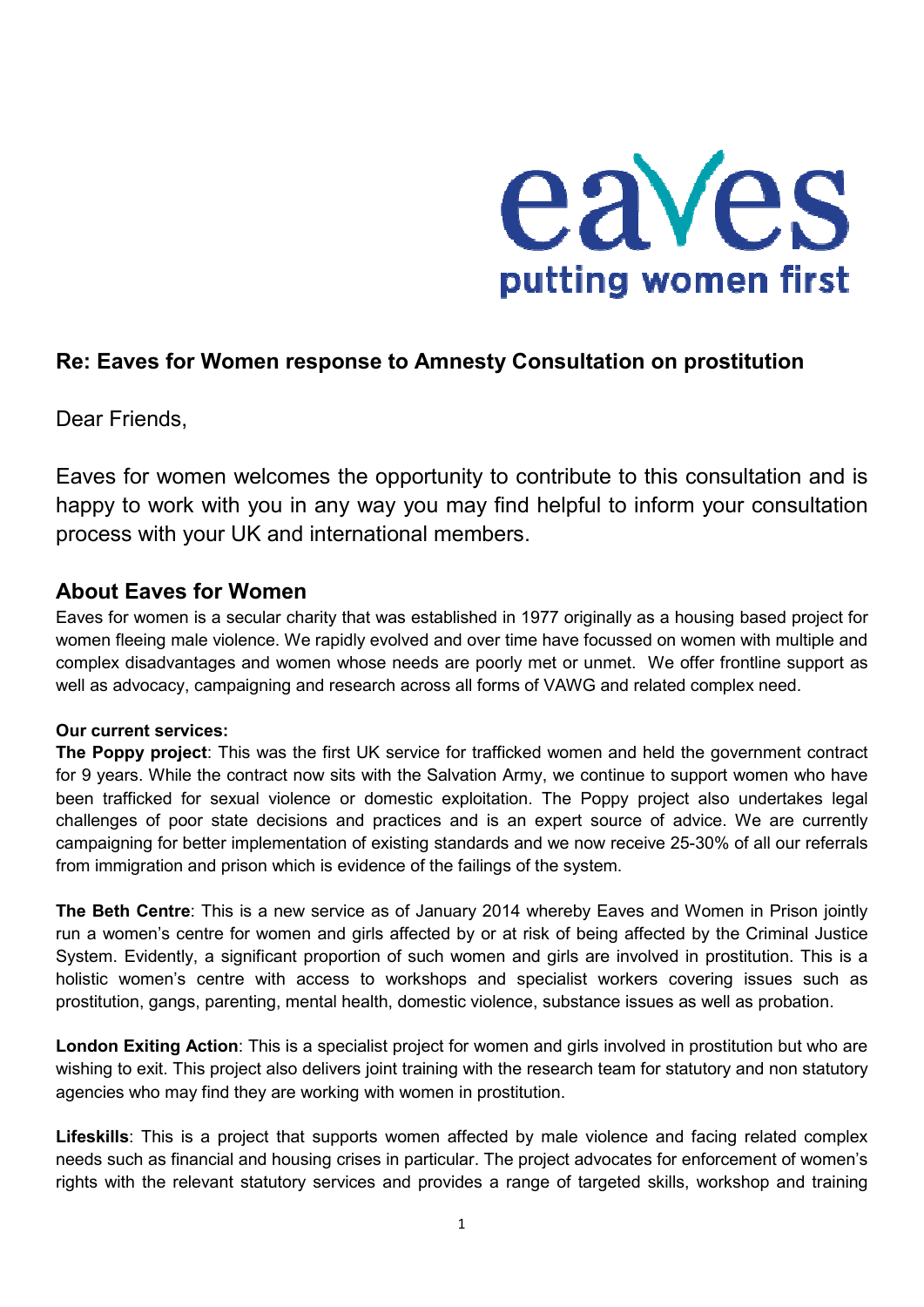with women in this situation. A proportion of women in this situation are affected by such issues as no recourse to public funds and near destitution.

**Sexual violence**: All our work has crossovers with sexual violence but two dedicated projects include the Independent sexual violence advocate working with women and girls age 13 and over who are victims of current or historic rape and sexual abuse. The other project is a unique peer mentoring and befriending service whereby women survivors of sexual violence befriend and support new referrals for sexual violence in a very specific and carefully managed pairing following intensive training (54 hours). A proportion of these sexual violence experiences may include prostitution experiences.

**Research and development**: This team is responsible for identifying gaps, identifying, trialling and evaluating new methodologies and approaches, designing and delivering specialist training, undertaking research on all forms of VAWG. Some of this research is undertaken with academic institutions others we do ourselves. We currently have live research projects looking at the impact of the no recourse rule and the new destitution domestic violence concession, looking at the impact of criminalisation on women in prostitution and thirdly looking at the barriers to integration of third country national women on spousal visas.

We have current training programmes on supporting women in prostitution, on supporting women to exit prostitution, on trafficking, on domestic violence and on supporting women with no recourse.

Our previous research relevant to prostitution which we have undertaken includes the following (N.B. each of these contains extensive bibliographies for the statistics and references):

*Breaking Down the Barriers*: *a Study of how Women Exit Prostitution* Forthcoming undertaken jointly with London South Bank University

*Capital Exploits*: *A Study of* P*rostitution and Trafficking in London* 2013

*Cycles of Harm*: *Problematic Alcohol Use among Women Involved in Prostitution* 2013

*Men Who Buy Sex: Who they Buy and What they Know A study of 103 men in London's buying behaviour Evaluating Lambeth Borough's approach to tackling demand for prostitution* 

And older reports include *Mail Order Brides*, *Sex in the City*, *Streets Apart*, collaborated with London School of Hygiene and Tropical Medicine in study on trafficking *Stolen Smiles*, Provided 40 Nigerian trafficking case studies to IPPR report on irregular migration

We also provide evidence and contribute to consultations all over the UK and abroad on prostitution policy and practice

**Available at** www.eavesforwomen.org.uk

#### **Eaves positioning**

Eaves for women is quite clear that we do not wish to see women criminalised. This is essential to reduce stigma against women and to maximise women's ability to feel confident in accessing justice and other support services and to exiting prostitution and building a new life. We value harm minimisation programmes that can help to support women in prostitution but we also strongly feel that there needs to be specialist support for women wishing to exit.

Our position on prostitution is not related to any moral or religious approach but is about human rights and specifically women's human rights and is informed by our work with women in prostitution and exited women in particular. We work from the principle that prostitution is not compatible with women's dignity and equality and is indeed symbolic of women's inequality and continued discrimination.

Specifically in view of the high levels of harm women experience entering and in prostitution and given the gendered nature of prostitution, we consider prostitution as compatible with the1993 Vienna Declaration, as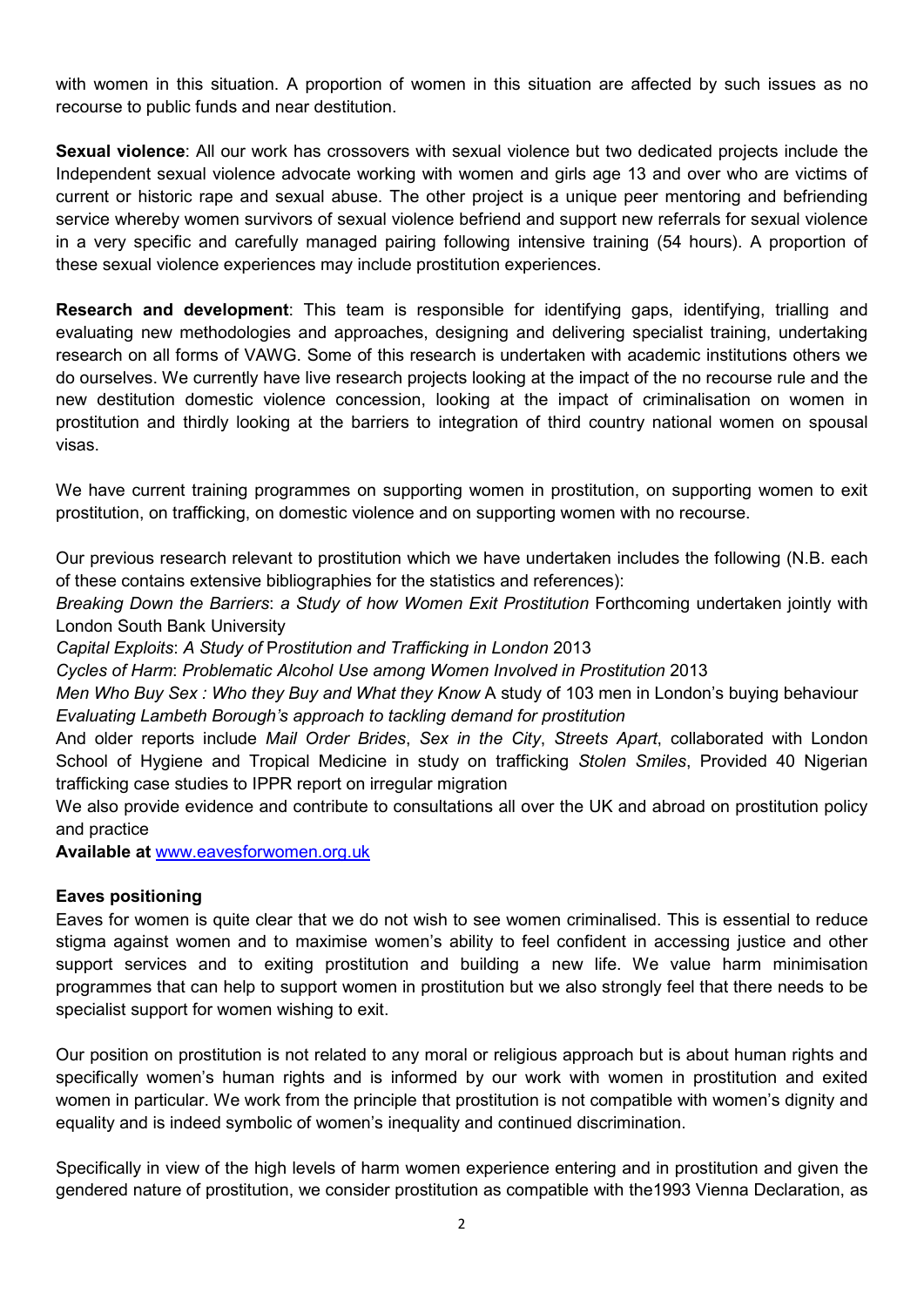"gender-based violence that results in, or is likely to result in, physical, sexual or psychological harm or suffering to women." We consider that our approach on prostitution reflects CEDAW article 6 and a number of related declarations and recommendations that it is a form of discrimination that 'impairs or nullifies the enjoyment by women of human rights and fundamental freedoms under general international law or under human rights conventions.'

A vision that seeks to ensure equality of access to human rights would include a vision that seeks to provide viable alternatives to women and girls than entering and remaining in prostitution. This does not preclude, at the same time, acknowledging the continued existence of prostitution and being also able to provide support to women in it. Eaves is known for challenging men's demand to prostitution, indeed for challenging the demand for cheap "products and services" also in labour exploitation. We feel that it is not possible to work towards a vision of a society that is free from exploitation without challenging demand.

#### **Questioning choice and consent.**

We feel strongly that concepts of choice and consent need to be carefully interrogated when applied to prostitution and other imbalances of power. A choice out of limited options sometimes is no choice at all, in other situations it may still be some sort of choice but it has to be viewed in its context. Similarly consent is equally subject to its context. Choice and consent are undermined to varying degrees (in extremes to render them meaningless) where there is a power imbalance including where one individual or indeed class/group is able to buy it from another individual or class//group. The fact that it is overwhelmingly men who are able to choose to pay to buy sex from others, predominantly women and girls, is material to any analysis of prostitution. These are not merely individual acts, this is an organised industry that privileges wealth, power and men.

There is a range of statistics that highlights the high levels of entry into prostitution under the age of 18. Our own research (*Breaking Down the Barriers 2013*) of 114 women found72% had experienced childhood abuse; just under one third had entered under age 18 and 50% experienced direct coercion to sell sex. There are a range of statistics about the scale of violence at the hands of pimps, punters and partners whilst in prostitution. Our own research (Breaking Down the Barriers) found86% experienced physical, sexual and/or emotional violence from any or all of punters, pimps and partners. The murder rate for women in prostitution is 12 times the average (HO Paying the Price 2004). There is a range of statistics highlighting substance addiction and mental health problems for women in prostitution. There are an array of statistics demonstrating homelessness, destitution and poverty as relevant in women's prostitution narratives. There is also a hugely variable narrative between women in prostitution and women who have exited (Moran R. Paid For, My journey through Prostitution 2013). Whilst in prostitution your "livelihood" depends on upholding the illusion that you are in it because you enjoy it and can make lots of money at it. This is part of what the men are paying for – service with a smile that makes the men feel guilt free whereas otherwise they often feel ambiguous about prostitution (Men Who Buy Sex 2009). Moreover while in prostitution, you cannot easily speak negatively of the harms of the industry because obviously this requires you to confront your unhappiness and do something about it but for many women they do not see how to even consider any alternative. It's a survival strategy and coping mechanism. Once exited, women are much more likely to focus on the negatives of prostitution and to view the whole industry as abusive and exploitative and harmful.

EVAW is a coalition of over 50 women's organisations working on violence against women and girls; I have had sight of their submission and support it. I cite their response here:

"Women's choices should not be measured simply by where they end up (in prostitution), but by the circumstances in which these choices must be made. Choices made in conditions of being unequal cannot be considered 'free'. Recognising the discrimination and inequality of the system of prostitution means that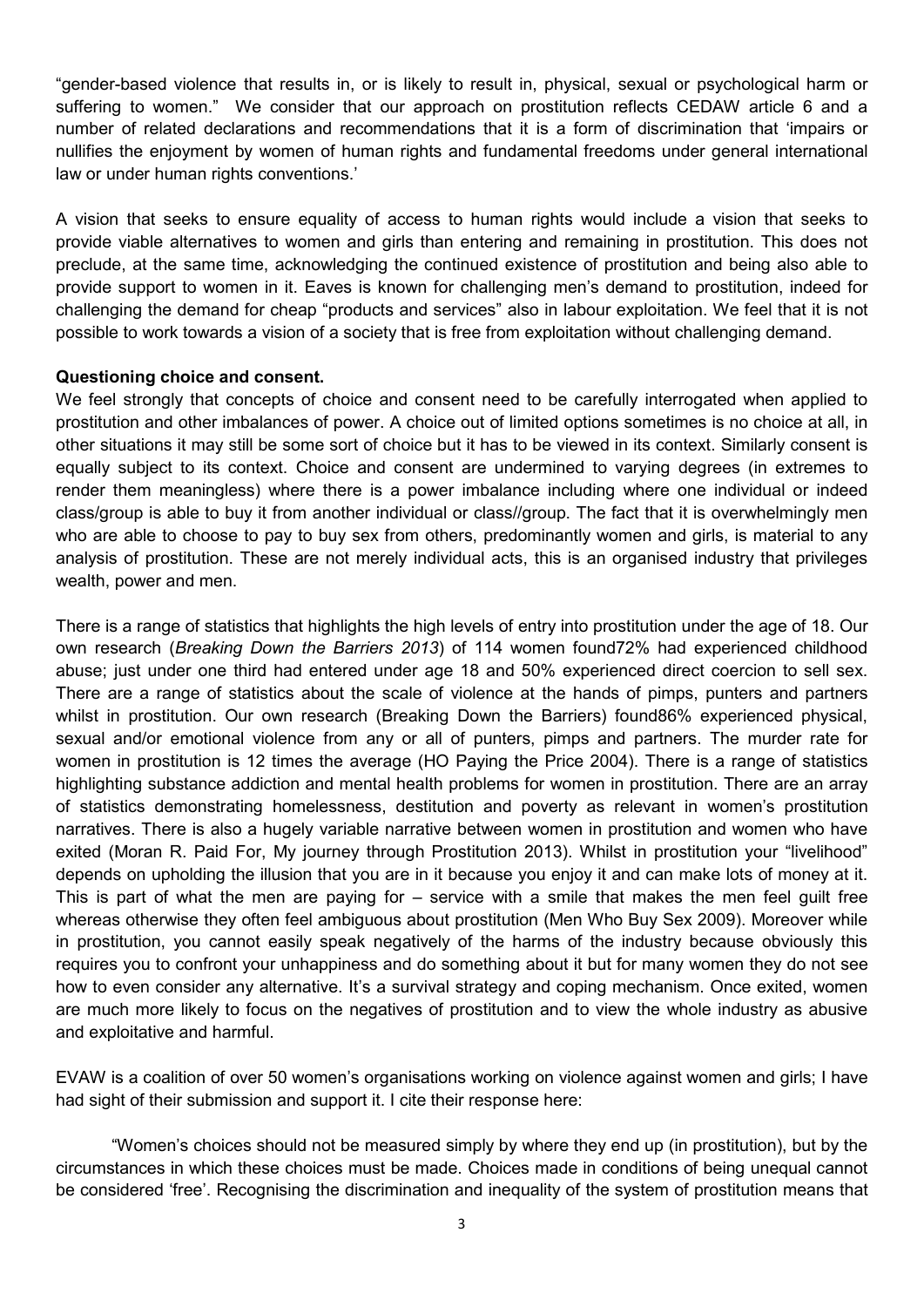it can be viewed as a violation of women's human rights because it is built on and perpetuates women's social, economic and cultural inferiority to men. Accepting the inevitability of prostitution means accepting the fiction that it is natural for men to buy access to women and children's bodies for sexual release. The longevity of the institutions of prostitution should not be confused with inevitability. As the great liberal writer John Stuart Mill recognised 150 years ago, prostitution is not a profession but a system of violence and inequality, which is analogous to slavery, and is sustained by the acceptance of male sexual entitlement as natural.<sup>1</sup>"

"Decriminalising, and thus legitimising, the purchase of access to women's bodies sends a powerful social message to women and girls that they are sexual commodities. The consequences of such a move affect the status of all women and girls".

### **On street, Off street and Trafficked**

 $\overline{a}$ 

There is a long standing tradition of trying to separate out trafficking from prostitution as though one is harmful and the other benign at best or harmless at least. This is misleading. There are differences of course but there are also huge similarities. The factors that make women vulnerable to trafficking (anti trafficking monitoring group report 2012 *All Change*) are similar to those making them vulnerable to prostitution in many cases (poverty, violence, lack of opportunities as indicated above). The factors that make it hard for women to move on and rebuild their lives (Breaking down the Barriers 2013) are similar (gaps in CVS, lack of education and training, stigma, legacy of trauma and abuse, financial need, lack of emotionally supportive networks, mental health and substance abuse). The attitudes of the buyer (Men Who Buy Sex 2009) are equally similar – they wish to purchase sex, they prefer to think that she may not be trafficked (sometimes) but they don't know and they don't seek to ascertain this fact and it is quite hard for them to ascertain it. The number of punters who have helped trafficked women in the Poppy project is 1% and even then they had used the woman first. Moreover in many cases they "help" the woman by taking her into their own home where they continue to (ab)use her for sex.

Similarly there is a very determined effort to separate on street and off street prostitution again in the hope of suggesting one is benign or harmless and the other is harmful. Again the factors concerning entry, exit and buyers remain similar (Breaking down the Barriers 2013). There are of course some differences in some ways but they share many similarities as well. For example on street may be more likely to have addictions to crack and heroine and to cheap end alcohol, but off street have addictions too, albeit to prescriptions medicines, cocaine and high end alcohol. Both are prone to addictions. Women in off street prostitution and women in on street may face mental health issues particularly around dissociative disorders. The two groups are increasingly fluid (Capital Exploits: A study of prostitution and trafficking in London 2013) going between on and off street locations so much harder to define as separate anyway. Both groups have reasonably high levels of poor self esteem and body image through to childhood neglect and abuse and of violence whilst in prostitution.

Even in a best case scenario of the much-loved and sought after "belle de jour" variety, if there are women who are totally fine then good for them but society needs to aim for the best for all its people and that particularly means proactively identifying and supporting, legislatively and through other means, the most vulnerable.

<sup>&</sup>lt;sup>1</sup> Pringle, H. (forthcoming 2014) 'Equality of Rights in Civil Life: Mill and the Prostitution of Women' in Biswas, S. & Mallick, S. (eds) *De-Coding the Silence! Reading John Stuart Mill's the Subjection of Women* Jaipur: AADI Publishers; McGlynn, C. (2012) John Stuart Mill on Prostitution: Radical Sentiments, Liberal Proscriptions *Nineteenth-Century Gender Studies* 8(2)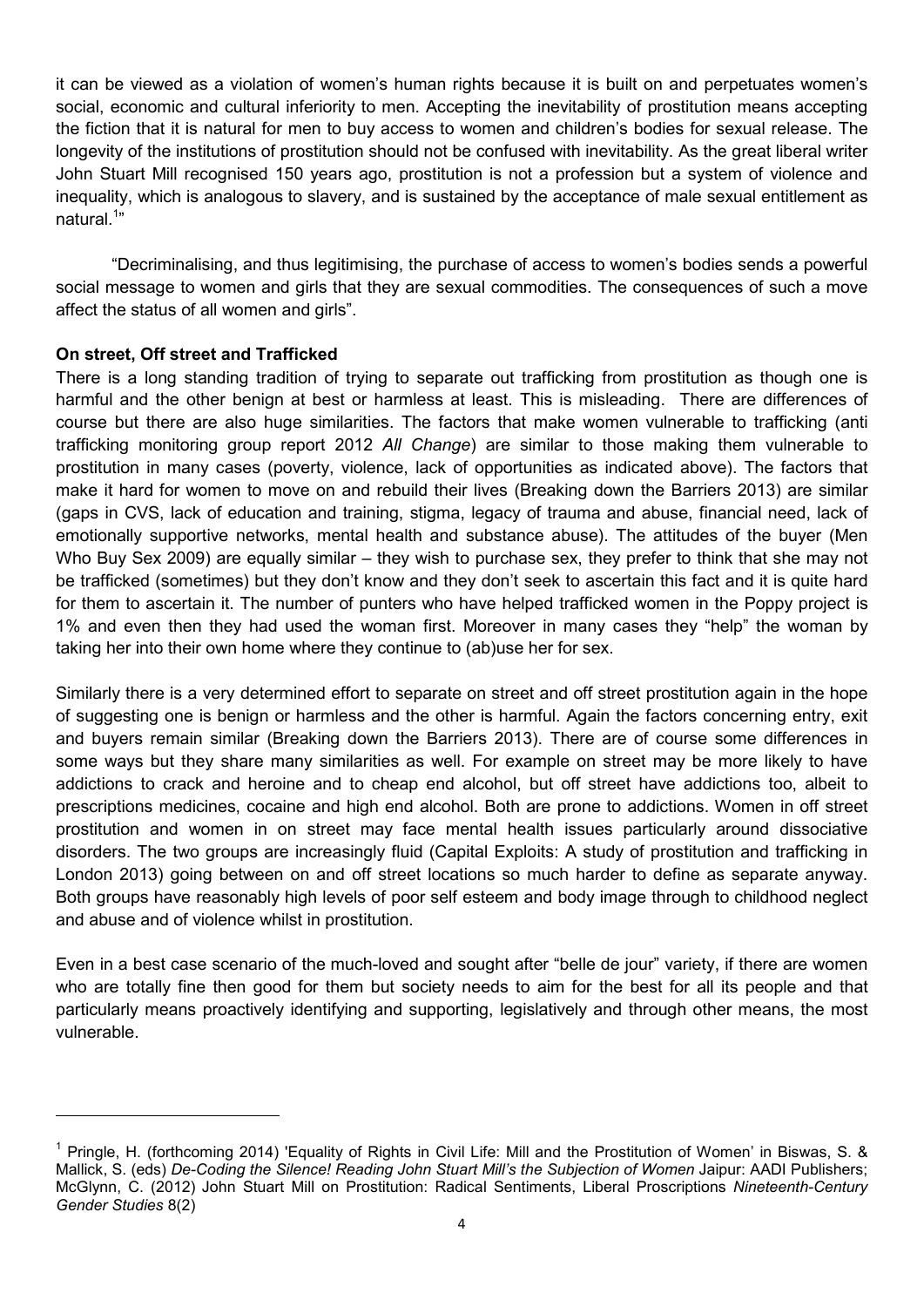#### **Prostitution and human rights**

It is the case that it is likely that the main human rights instruments did not directly, if at all, have women in prostitution in mind when they were drafted. Consequently, they do not explicitly address the issue and often reference it in a wider context of follow up declarations and recommendations particularly by women's rights experts in later years trying to ensure that these standards work for women. This has resulted in different experts with different agenda or perspectives interpreting the standards rather differently though there are ample examples of those who situate prostitution as VAWG, inequality and discrimination.

The European Parliament drew on a range of human rights instruments in its adoption of a resolution on sexual exploitation and prostitution leading them to frame prostitution as inequality and violence and to seek to promote a "Nordic model" (EP resolutions 2 and 26 February 2014). The 1949 UN Convention on The Suppression of the Trafficking in Persons and of the Exploitation of the Prostitution of Others, UN General recommendation 19 on VAW, CEDAW and DEVAW, the UN Special Rapporteur on Trafficking, Beijing Platform, Palermo Protocol are all examples of an interpretation that supports the view that prostitution is symbolic of continued inequality and discrimination and in some cases expressly calling on states to address demand. All of these references have challenged the concepts of choice and consent that surround women's actual choices and opportunities that are relevant in the context of women's journeys into prostitution. In certain cases they also make a direct link to the wider sex industry and a climate conducive to sexism and abuse – pornography, commercial exploitation of women as objects, media representations of women etc.

Rights defenders, particularly women, in the past have helped human rights practitioners to recognise state responsibility for non state actor abuse (Human Rights of Women: National and International Perspectives 1994 Cook R.J. Ed) in the case of LGBT, vawg and minority rights. Women's rights activists helped to shape the Rome Statute establishing ICC to properly recognise rape in conflict drawing up the widest definition of rape of any civil or criminal regime (Bedont B. et. al. 1999, Ending Impunity for gender Crimes under the ICC, The Brown Journal of World Affairs, Vol. VI, Issue 1: 65-85).

In the same way rights activists today are constantly trying to ensure rights instruments help the most vulnerable and marginalised individuals. An interesting development posits prostitution as a harmful, traditional practice. (Jeffreys S. 2004, *The Legalisation of Prostitution: A Failed Social Experiment* http://sisyphe.org/spip.php?article697)

This is normally perceived as relating to honour based violence, forced marriage, FGM but as the "oldest profession in the world" prostitution clearly reflects harmful, traditional practices. Such a lens helps to bring "western" and "non western" abuses closer together, confronts the so-called "inevitability" of prostitution and recognises the harms and traditional attitudes at play. Human rights are not static – they have to and can meet and reflect violations, trends and experiences whether old or new, known or previously unknown.

It is also notable that there is now widespread recognition of the interlocking nature of ICCPR and ICECSR especially for the poor, the excluded and the discriminated against.

(http://www.ohchr.org/EN/Issues/ESCR/Pages/AreESCRfundamentallydifferentfromcivilandpoliticalrights)

This is evident in Amnesty's own poverty and human rights campaign which we welcome. It is evident in CEDAW recommendations to the UK that call on the UK to make more progress in making ICECSR a reality. We see this at Eaves on a daily basis where a woman is referred to us for sexual or domestic violence and would like to prosecute her perpetrator but in fact we never get round to working with her on those issues. We spend all our time working on her access to foodbanks, to finances, DWP claims, housing claims, fighting eviction, getting rehoused, having access to her children. These are her immediate priorities (ECSR) and until these are resolved she cannot begin to access her right to justice (CPR). Evidently such an analysis applies to prostitution where factors such as poverty, trauma and abuse relate directly to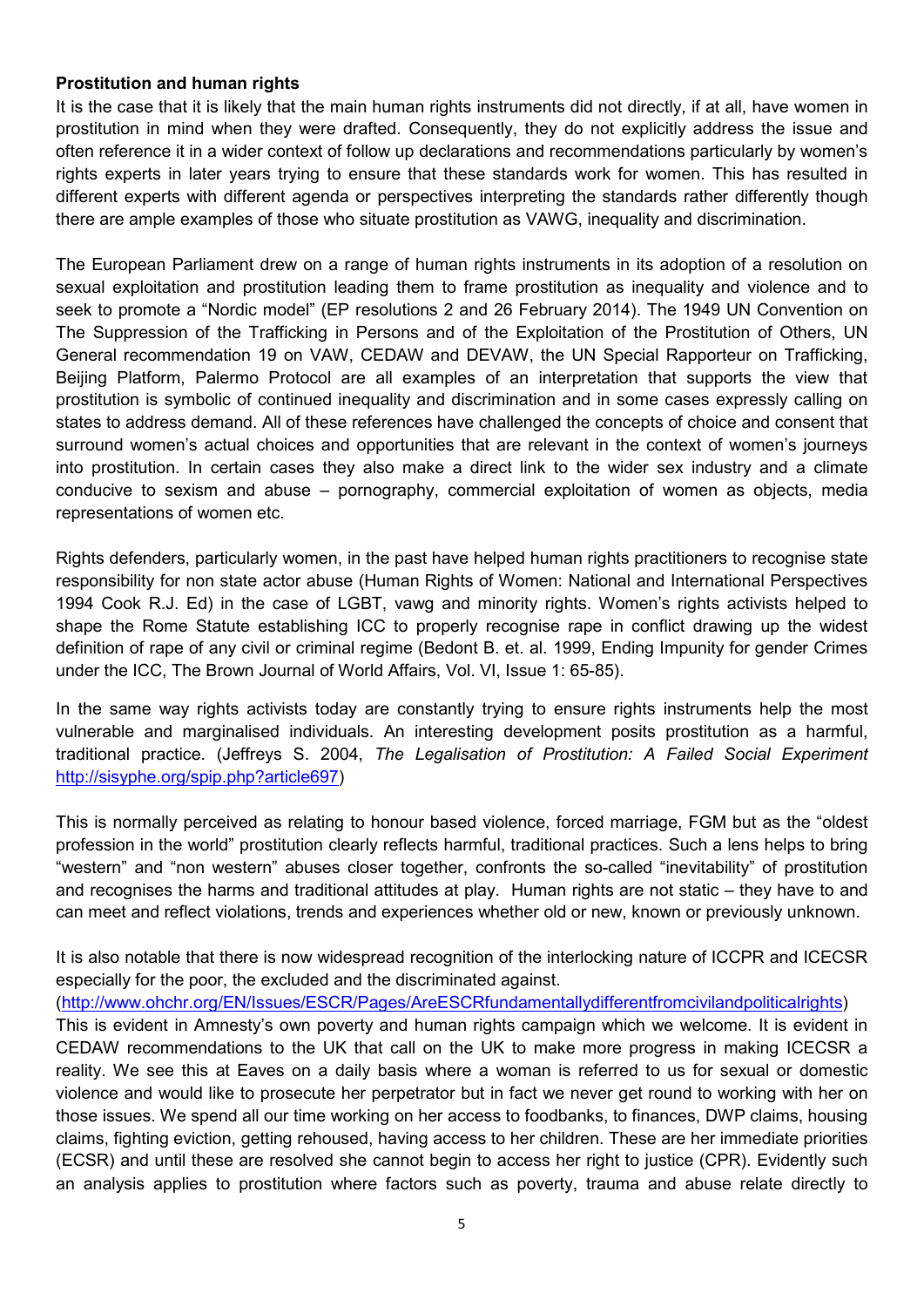women's involvement. How then do we talk about "a right to choose" when in fact we are dealing with survival in so many cases?

#### **Sex as a right**

While people (male or female) may desire sex and indeed while there is evidence that a healthy sexual relationship (it is questionable if this is a valid term for buying sex but that aside) can have beneficial effects on the emotional well-being and mental health of humans, this is a very different proposition than one which seeks to claim a right to sex at all let alone a right to buy it from a (often vulnerable) third party!

#### **Safety, stigma and harm**

We are familiar with arguments that criminalisation even only of demand may make women less safe, displacing them, driving it underground and/or increasing stigma. We engage seriously with this concern as it is also our avowed aim to help support women and to ensure they can equally access safety and justice. This is why we firmly call for the decriminalisation of women who sell sex and for a range of support – prevention, harm minimisation for those in it, exiting and alternative viable options. However, it is a fact that the pimps need to be able to market their wares and the punters need to be able to find them. As long as this is the case, it is never that far "underground" irrespective of the state of the legislation.

Undoubtedly there is terrible stigma against women in prostitution. Indeed there is great stigma about women and their sexuality generally. Women are told their greatest asset is their sexual appeal (to men) yet when they try to live up to this they are called sluts, cougars or any number of terms and blamed for their own rape. If there were ever to be any reduction in stigma against women's sexuality and specifically women in prostitution, which is questionable, it could be obtained through the decriminalisation of women in prostitution and shifting "blame" to the buyer.

Similarly, it is the case that women in prostitution are 12 times more likely to be murdered (HO Paying the Price 2004) than women in the general population, but it is the case that the rate of violence against women in prostitution is consistently high irrespective of the legislative regime. A system that decriminalises the women and shifts blame to the men can contribute to the desired aim of encouraging women to report though there will always be barriers again irrespective of the regime. However it is notable that only one woman is known to have been murdered in prostitution in Sweden since 1998 (Northern Ireland Assembly Hansard report of the Committee hearing evidence Human Trafficking and Exploitation Bill January 2014) whereas rates remain higher than this in other regimes. However, we accept that more effort and resources need to be invested in tracking what happens to women who have exited prostitution but of course there would be little call for this in a legalised regime. More fundamentally though, it is inherently harmful to women. That includes issues of safety as the parents of Marnie Frey (one of several women in prostitution murdered by Robert Pickton in Canada say; "To think the best we can do for these women is giving them a safe place to sell their bodies is a joke. There is no such thing as a "clean, safe place" to be abused in". It also includes broader societal harm which again needs more research for direct causal links but for instance, even men who buy sex will recognise that prostitution is harmful to how men view women and to male/female relations (Men Who Buy Sex 2009).

#### **Defining terms: Decriminalisation/sex workers**

There is a huge lack of clarity as to what is meant by the terms involved in this debate and this lack of clarity can be misleading at best and actively exploited at worst unless addressed head-on. Decriminalisation is sometimes used to mean the decriminalisation of women but is often also used to mean the decriminalisation of the entire industry including the pimps, managers and buyers. When using any of these terms it is important to spell out what is meant or else the lay reader risks not engaging on equal terms and with full knowledge in the debate. Similarly, people will mean different things by a "sex worker". For some they may assume this is a woman (or person) involved in prostitution. For others,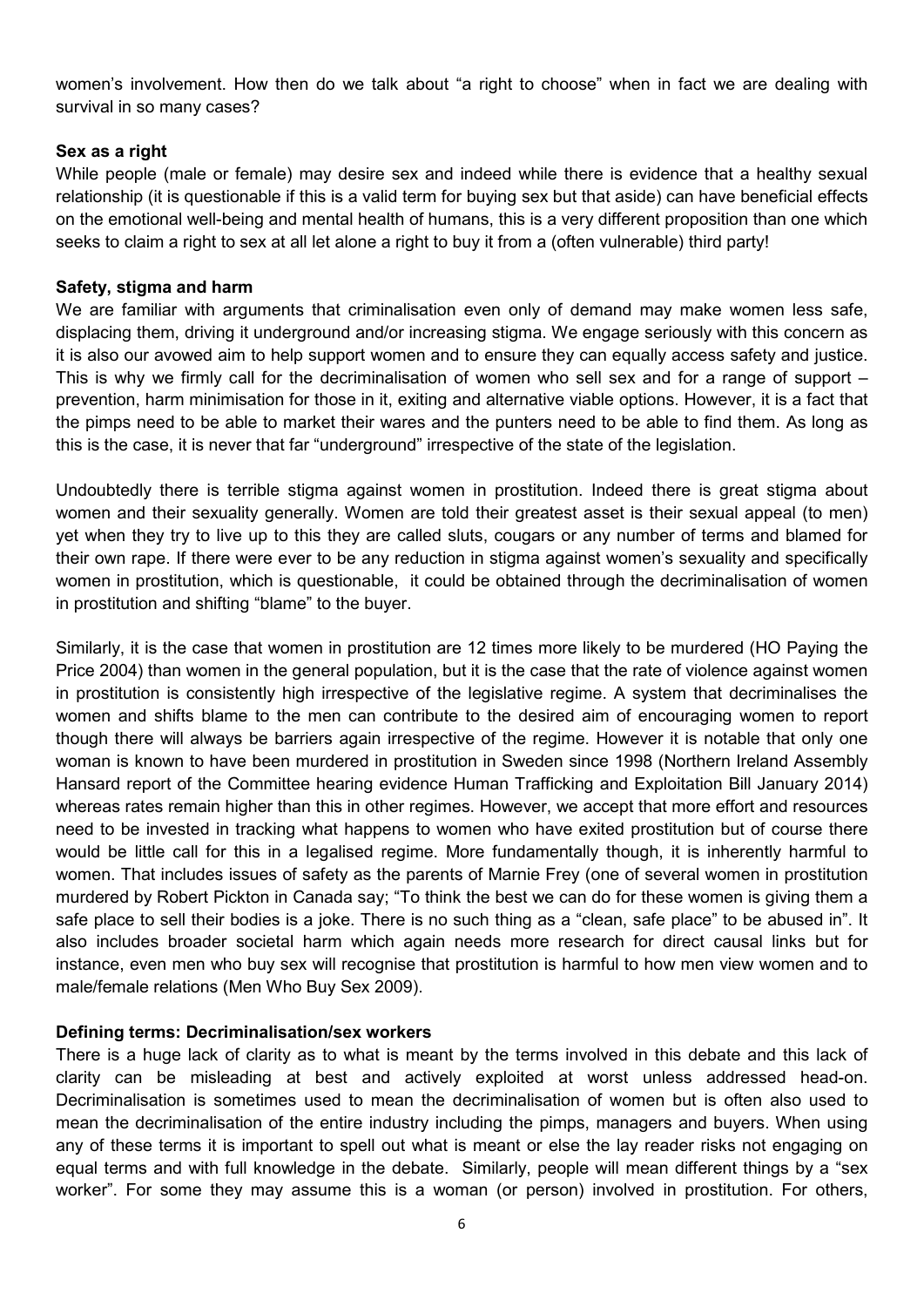however, they mean a range of roles within the sex industry including dominatrixes, lap-dancing, pole dancing, web-cam, phone chat, "maids" in brothels, drivers for women in prostitution, mangers and pimps. There may be some problems with any or all of these roles but there are huge variations in them, if a lay person is thinking of a woman in prostitution but a policy maker is thinking of the manager of an escort agency (pimp) then this again is not engaging in the debate in a fair and informed manner.

### **Implications of decriminalisation of the entire industry**

Decriminalisation of the whole industry normalises and legitimises prostitution and the commercial sexual exploitation and objectification of women. Experiences in the Netherlands and in Germany (Newsnight 21/02/14) and other recent research has found increased human trafficking inflows in countries which have legalised prostitution regimes (Cho, S-Y, Dreher, A. Neumayer, E. 2012 Does legalised prostitution increase human trafficking? World development 41 pp 67-82). We also know that UK men actively choose to purchase sex (Men Who Buy Sex 2009) in legalised regimes and having done so are much more likely to feel happier about buying women in prostitution.

An approach that decriminalises and/or legalises the entirety of the industry would not have any cause to invest in identifying whether women wish to exit or not and in supporting them to do so. Nor would it have any cause to identify those at risk of entering prostitution and seek to provide viable alternatives that may prevent them from entering. Likewise such an approach would not encourage any research in tracking women's routes in and out of prostitution, how to support women and in what becomes of women after "exit" or in the wake of legislative change.

On the contrary, the logical progression would be to make work in the sex industry mainstream which could lead to women and girls being required to enter prostitution or face benefit sanctions. Indeed, we already see job centres advertising such roles and only if it is challenged is it then withdrawn as an "error." http://www.recruiter.co.uk/news/2014/03/dwp-sidesteps-answer-to-foi-request-about-sex-workers-andjobcentres-and-work-programme/. Currently the DWP work programme includes subsidies to employers who take on young unemployed and these young people may be "sanctioned" if they refuse to take up such options.http://www.benefitsandwork.co.uk/news/2567-youths-can-be-forced-into-dwp-subsidised-adultindustry Already the roles that it is acceptable to require young people to accept include working on that which is peripheral to the sex industry and a known gateway to it  $-$  e.g. they can be camera and set crew on porn films, they can be bar, cleaner and door staff in sex venues. There is a "conscientious objection" option but little publicised and not something that many young people might think to exercise especially when such work is normalised and portrayed as glamorous and sexy and risqué and cool as it usually is an objections to it are ridiculed as prudish, frigid and moralising.

Law can also be a powerful tool to help shape attitudes as to what is normal and acceptable. The number of people who view prostitution as acceptable in Sweden has dropped significantly since the introduction of the model which decriminalises women and challenges demand (Waltman, M. 2011 *Sweden's Prohibition of the Purchase of Sex: the Law's Reasons, Impact and Potential,* Women's Studies International Forum 34 pp 459-460

## **Conclusion**

We are grateful for a chance to contribute to this consultation; we would urge Amnesty to retain in their considerations some key points:

• That the narratives of women in prostitution and the narratives of exited women will differ and will reflect the degree to which a woman is actually (rather than feels) free to speak her mind.